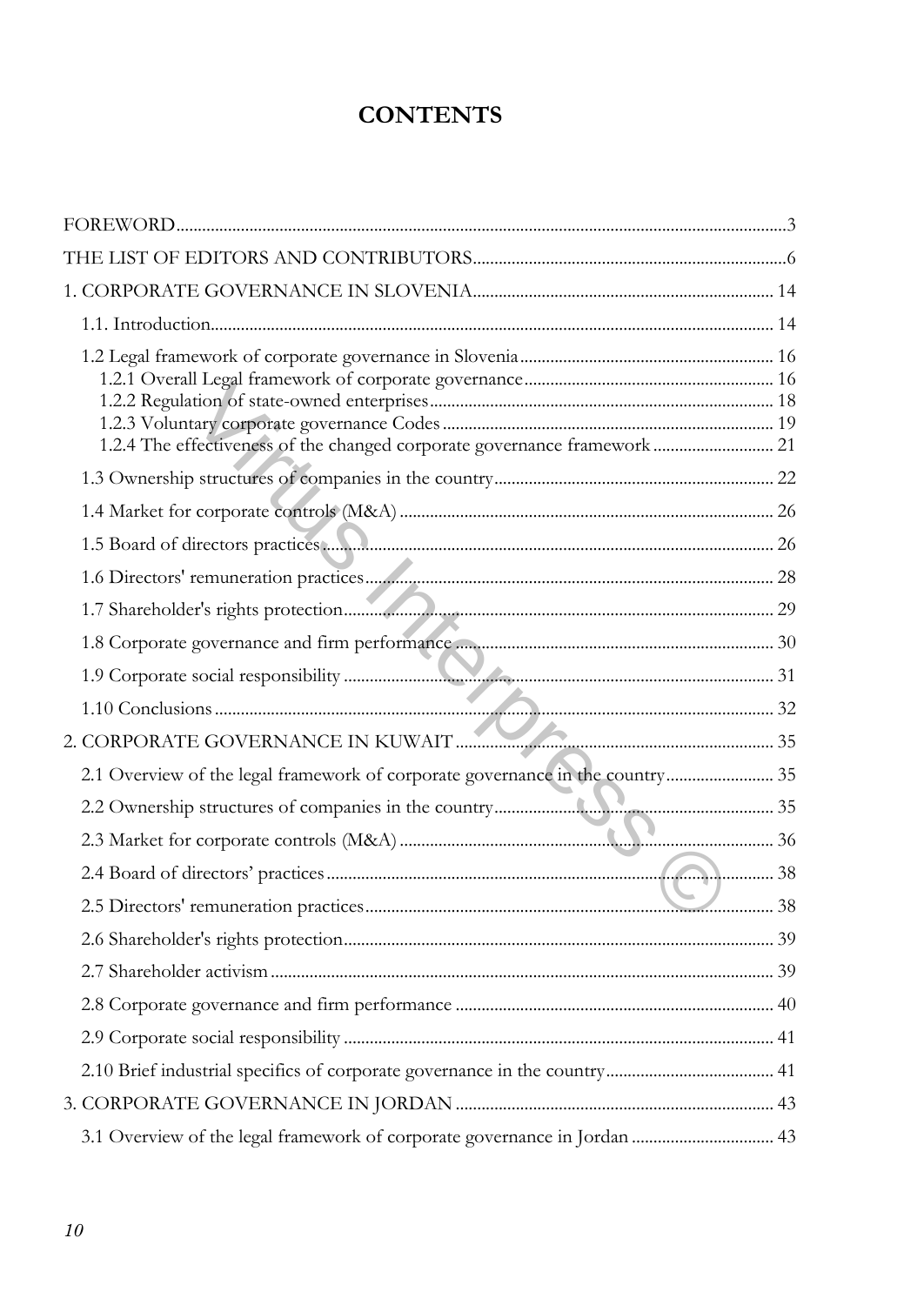| the contract of the contract of the contract of |  |
|-------------------------------------------------|--|
|                                                 |  |
|                                                 |  |
|                                                 |  |
|                                                 |  |
|                                                 |  |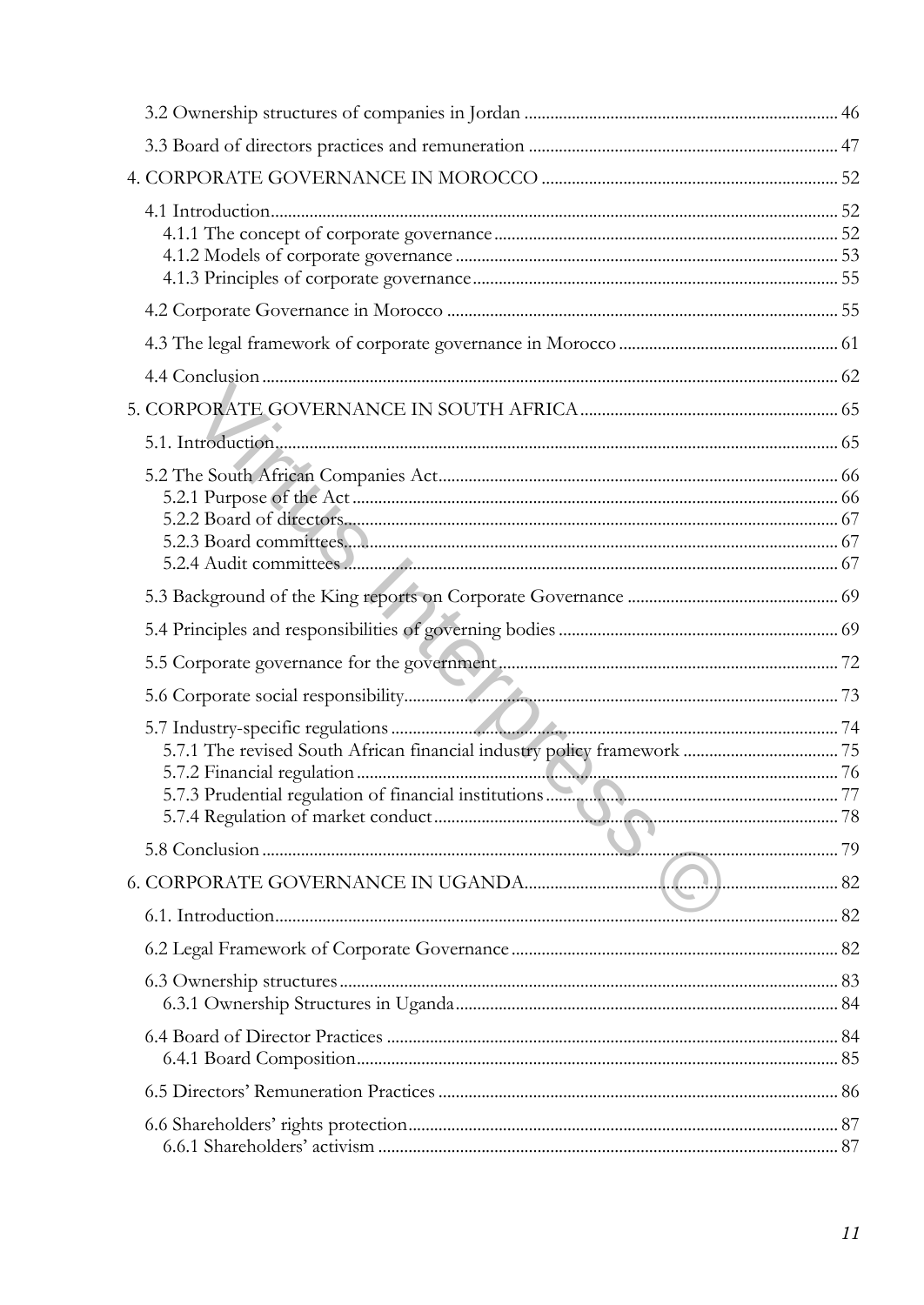| 7.1 Overview of the legal framework of corporate governance in the country 94 |  |
|-------------------------------------------------------------------------------|--|
|                                                                               |  |
|                                                                               |  |
|                                                                               |  |
|                                                                               |  |
|                                                                               |  |
|                                                                               |  |
|                                                                               |  |
|                                                                               |  |
| 8.1. Overview of the Legal Framework of Corporate Governance in Mexico  115   |  |
|                                                                               |  |
|                                                                               |  |
|                                                                               |  |
|                                                                               |  |
|                                                                               |  |
|                                                                               |  |
|                                                                               |  |
|                                                                               |  |
|                                                                               |  |
|                                                                               |  |
|                                                                               |  |
|                                                                               |  |
|                                                                               |  |
|                                                                               |  |
|                                                                               |  |
|                                                                               |  |
|                                                                               |  |
|                                                                               |  |